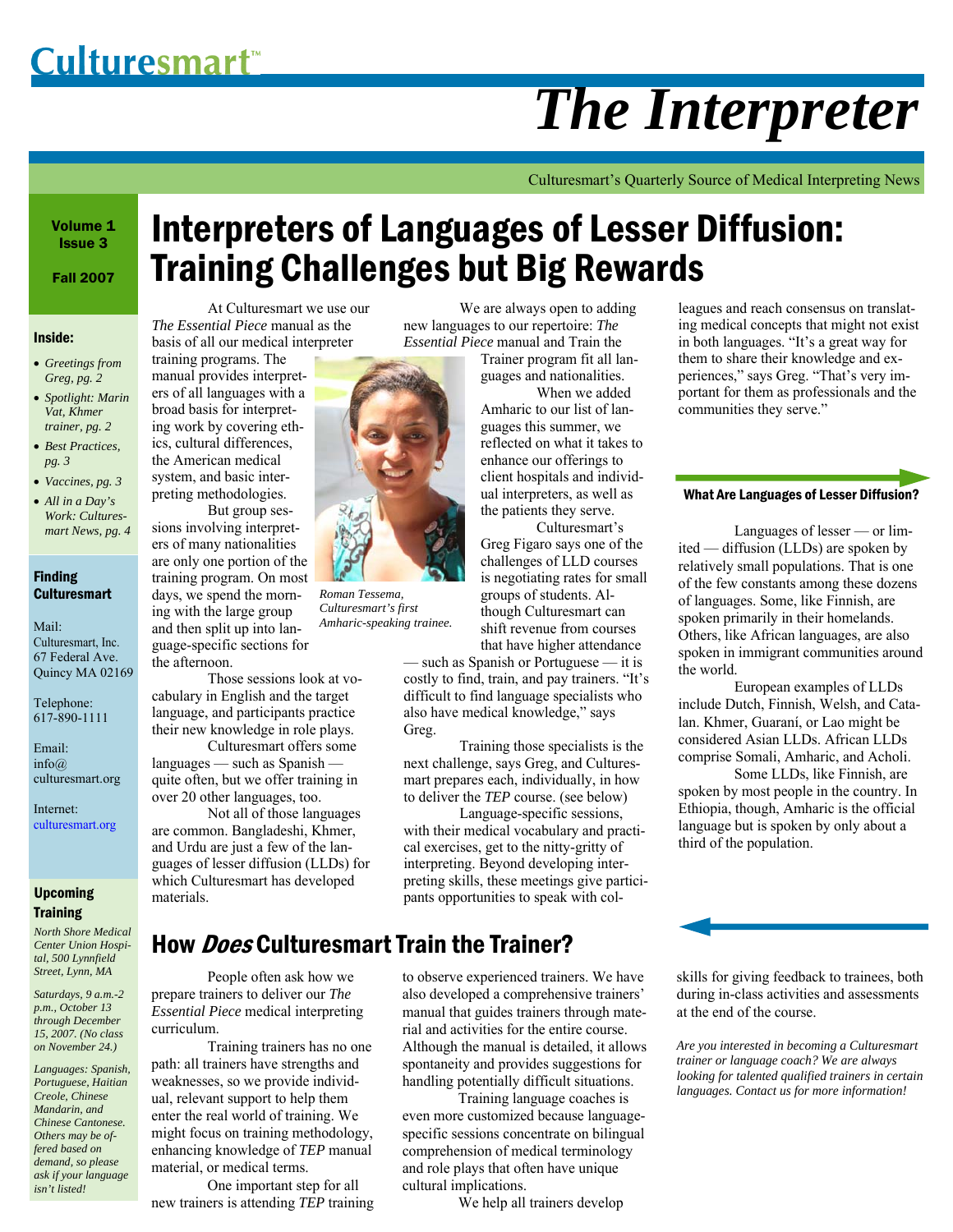## Greetings from Greg, by Greg Figaro, President and Founder, Culturesmart, Inc.

Dear colleagues and friends:

 LLDs — languages of lesser diffusion — present unique challenges for their speakers. How many people outside Somalia speak Somali? How many people around the world study Latvian? LLDs are usually not spoken much outside their "home" countries, except among pockets of immigrants.

 As a native speaker of Haitian Creole and former interpreter, I've seen the need for qualified medical interpreters: although some immigrants come to the U.S. with a good knowledge of English, many do not. Waves of immigration have brought residents and citizens from countries whose languages few Americans can study: Somalia, the former Yugoslavia, and Vietnam are only a few examples. These factors combine to raise demand for interpreters among immigrant groups.

 I wanted to write to you about LLDs because, over the years working as an interpreter and trainer, I have noticed that many training programs offer numerous courses and resources for interpreters of Spanish and a few other languages, but interpreters who speak LLDs are often left to their own devices. This is why Culturesmart is so proud to offer language-specific training in many LLD languages.

 The topic is fresh on my mind this fall because this summer we trained a new interpreter of Amharic, the official language



*Greg with the Rosetta Stone*.

of Ethiopia. We are also working with a new Khmer trainer: Marin Vat, profiled below.

 You might wonder about the wisdom of developing resources just to train one person. Although there was only one Amharic trainee in the summer group, our work will spread. First, we hope our trainee will eventually work with hundreds of patients, helping to keep them healthy while serving as a liaison to a new health care system and its country.

 That ripple effect is important, particularly among relatively isolated communities. Haitian Creole, for example,

has more than one million speakers outside Haiti but we train very few interpreters. Some communities don't have many interpreters because jobs are scarce: prospective interpreters can't justify the cost of an interpreting course if they can't expect steady work.

 Another benefit of training in LLDs is that we build Culturesmart's offerings and expertise with each new language and culture. We're happy we can offer Amharic to other clients.

 In the end, I think our approach benefits everyone. It's the right thing to do. The new interpreter can establish herself in a profession, benefiting Amharic-speaking patients in her community. Health care providers win, too, by having a qualified interpreter present at appointments.

# Spotlight: Marin Vat, Cambodian Trainer

 Marin Vat is more than just a Culturesmart trainer — as minority community liaison at the Fall River, MA, Housing Authority, Marin's regular job

involves interpreting and acting as a cultural broker between speakers of English and Khmer. Though Khmer is considered a language of lesser diffusion (LLD), Fall River is home to about 3,000 Cambodians. Marin stays busy: he works with about 150 families living in affordable housing. His responsibilities include interpreting at medical appointments.

 In his spare time, Marin volunteers for after school programs that teach traditional Cambodian dances, like the coconut and flower dances, to children.

 Marin has been helping people bridge linguistic gaps since he used his high school English to teach English to fellow refugees in a camp during the

1970s. Although he began his career in the U.S. at a jewelry factory in 1979, Marin says he also interpreted for his coworkers and helped other refugees find



*Marin reading the paper during a training break at Caritas Good Samaritan Medical Center last summer.*

places to live.

 In preparation for serving as a Culturesmart trainer, Marin took *The Essential Piece*  training several times. "The material and everything and the role plays, that's perfect," he says, noting that he found the medical terminology and human anatomy especially helpful.

 Medical English-Cambodian reference materials are difficult to find, but Marin

says he makes do with a glossary developed under government assistance when Cambodian refugees came to the U.S. after the Vietnam War. Despite the lack of standard Cambodian terms for certain conditions, like multiple sclerosis, Marin

draws on knowledge he gained during training and explains the disorders, sometimes creating new phrases. That strategy only works for people who speak good Cambodian he says. "Otherwise you get lost."

 Lack of language proficiency is another problem in many LLD communities — younger people who grow up in the U.S. often speak native English but don't have proficient enough skills in their families' languages to become interpreters. Khmer, which is largely derived from Sanskrit, is complicated, according to Marin, particularly because speech patterns and registers vary depending on the speakers' social status.

 Marin says it can be difficult to convince some of his elderly patients that they must take medications consistently or follow diets to avoid complicating conditions like diabetes or high blood pressure. It is also hard to talk to teenagers about the dangers of gangs, but Marin finds ways to show respect to people of all ages, building relationships in his community. "It depends on how you approach the people," he says.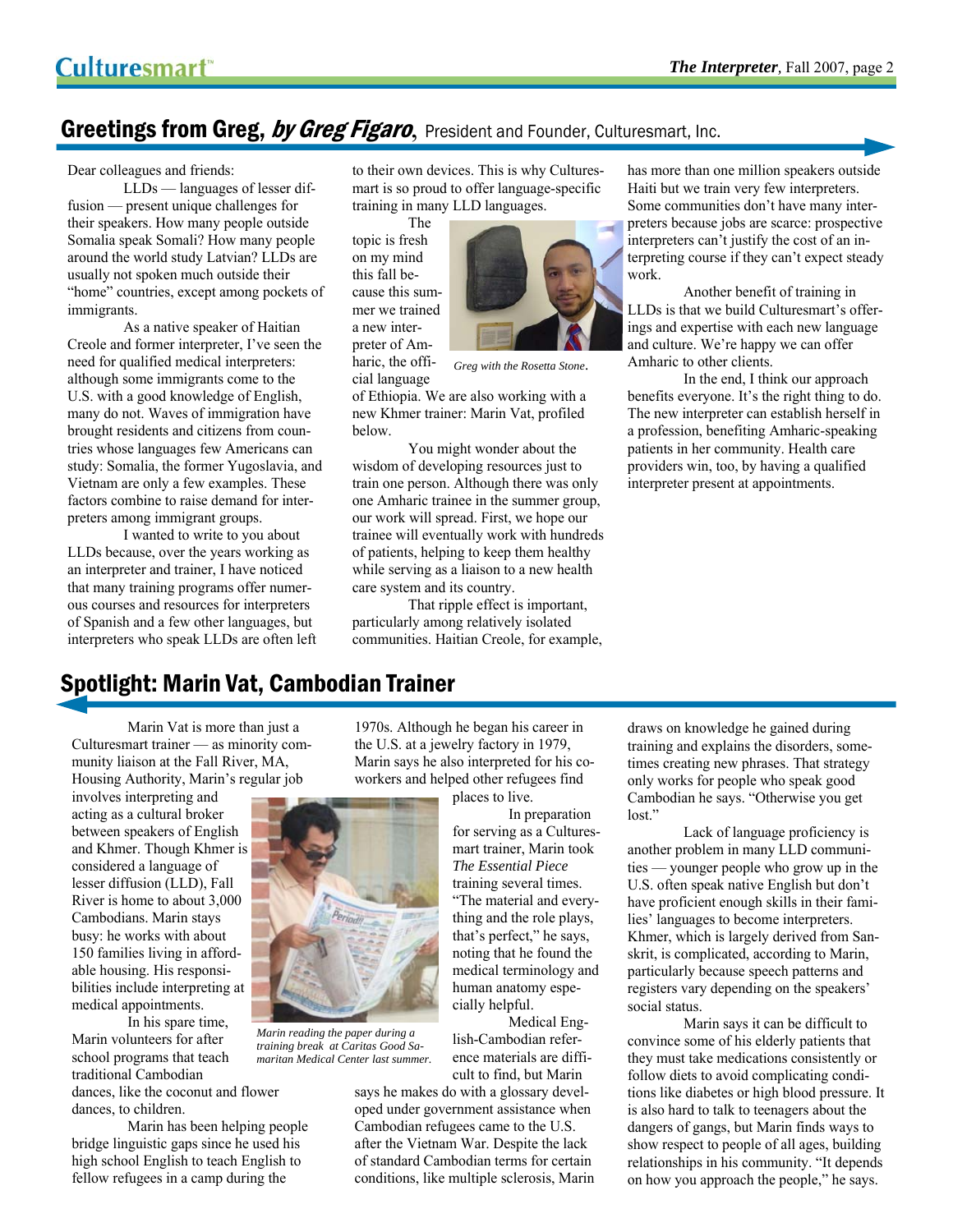# Best Practices: Interpreting in a Small Community

What Should You Do If It Seems Like You Know All of Your Patients?

 Many interpreters work frequently with the same patients. Sometimes this is a good thing: you are familiar with the patient and his health so know the necessary vocabulary in both languages and can greet him and his doctors by name.

 Other situations, though, might feel too familiar. In some small communities, interpreters may see their patients in social settings, the grocery store, or their neighborhoods. Even more difficult: some languages have so few qualified interpreters that even a hospital in a moderate-sized city might have only one interpreter. Depending on cultural norms and the scope of appointments, this could mean that not all medical encounters are handled by interpreters of the same gender as their patients.

 Although the potential for awkward situations always exists in medical appointments, there are ways that interpreters can minimize discomfort and maximize the quality of medical care, while maintaining ethical standards.

*Follow the Patient's Lead.* Don't be offended if a patient doesn't greet you in public! If s/he says Hello

and mentions feeling better, be gracious, but don't pry for information.

*Reassure on Confidentiality.* Some patients become very concerned about confidentiality in small communities. Remind them that you are ethically bound not to speak about them or their health outside medical appointments.

*Don't Talk About It!* It can sometimes be tempting to mention something that you learned from a patient, but don't give in. After all, it's against the law!

*Recommend Telephone Services as a Backup*. Although a qualified, on-site interpreter is the best option for appointments, occasionally there are situations where the interpreter or patient is too uncomfortable to proceed. If you run into an intractable problem and no other local interpreter can take your place, be sure to remind the provider about phone interpreting services.

Many people — adults and children — don't like to hear the word "**vaccination**." For most of us, it conjures up one thing: a big needle for a **shot** or **injection**. Most vaccinations are important for both personal well-being and public health because they protect people from diseases that are dangerous and very **contagious**, or easy to pass on. **Immunizations**, though, can be quite controversial. For example, many researchers believe that a mercury-based preservative in children's vaccines has caused an increase in cases of **autism**. Despite reductions, some shots still contain mercury, so many patients or parents may want to discuss this question. Even more difficult: most states require a number of immunizations before children can start school.

Vaccinations have an interesting mechanism: the patient receives a small dose of a **pathogen** from a disease. Just enough of the pathogen is given in a weakened or dead form to cause an **immune response** without making the person sick. The immune response often lasts for years, though some vaccines require **boosters**, repeat doses that renew the effect.

Many vaccinations are given in combination shots. **DTP** protects against **diphtheria**, **tetanus**, and **pertussis** (**whooping cough**). **MMR** vaccinates against **measles**, **mumps**, and **rubella**. Other vaccines prevent diseases like **chicken pox** or **influenza**. Not all vaccines are shots these days: **polio** vaccines, for example, are often given **orally**.

One vaccine has been in the news lately: an immunization for females that prevents many types of **human papillomavirus (HPV)** from causing **genital warts** or **pre-cancerous tissue abnormalities** of the **cervix** or **vagina**. If the vaccine can prevent cancer, why is it controversial? There are many reasons, including that it is expensive and is given only to girls before they become sexually active. Further, cervical cancer can usually be discovered early if women have regular **Pap tests**, making some experts think it is unnecessary because women should continue to have Pap smears even after receiving the shot, which doesn't protect against all HPV strains. Finally, the vaccine is new, so nobody's sure how long it protects.

This is only a very basic introduction to vaccines. Learn more at:

Immigrant visa immunizations: http://travel.state.gov/visa/immigrants/info/info\_1331.html

Vaccine safety: http://www.cdc.gov/od/science/iso/about\_iso.htm

HPV Vaccine (Gardasil): http://www.cdc.gov/std/HPV/STDFact-HPV-vaccine.htm



What should you do if you have no idea how to interpret a word, either because you don't know it or it doesn't exist in one of your languages? Medical technology and cultural traditions vary a lot, so these situations arise quite frequently.

 $\star$ Ask for help (1). If you are interpreting into a target language, ask the doctor to explain or even show what s/he is talking about. This can convey the word while generating more trust among all members of the triad.

 $\star$ Ask for help (2). If a patient is speaking about a traditional medical treatment that doesn't have a name in English, ask him or her to describe it to the doctor. You can complete the description if need be, but involving the patient builds relationships.

*Med School for Interpreters: Vaccines* 

Med School for Interpreters: Vaccines

★Write it. Once you have a new word, write it in your personal glossary of terms!